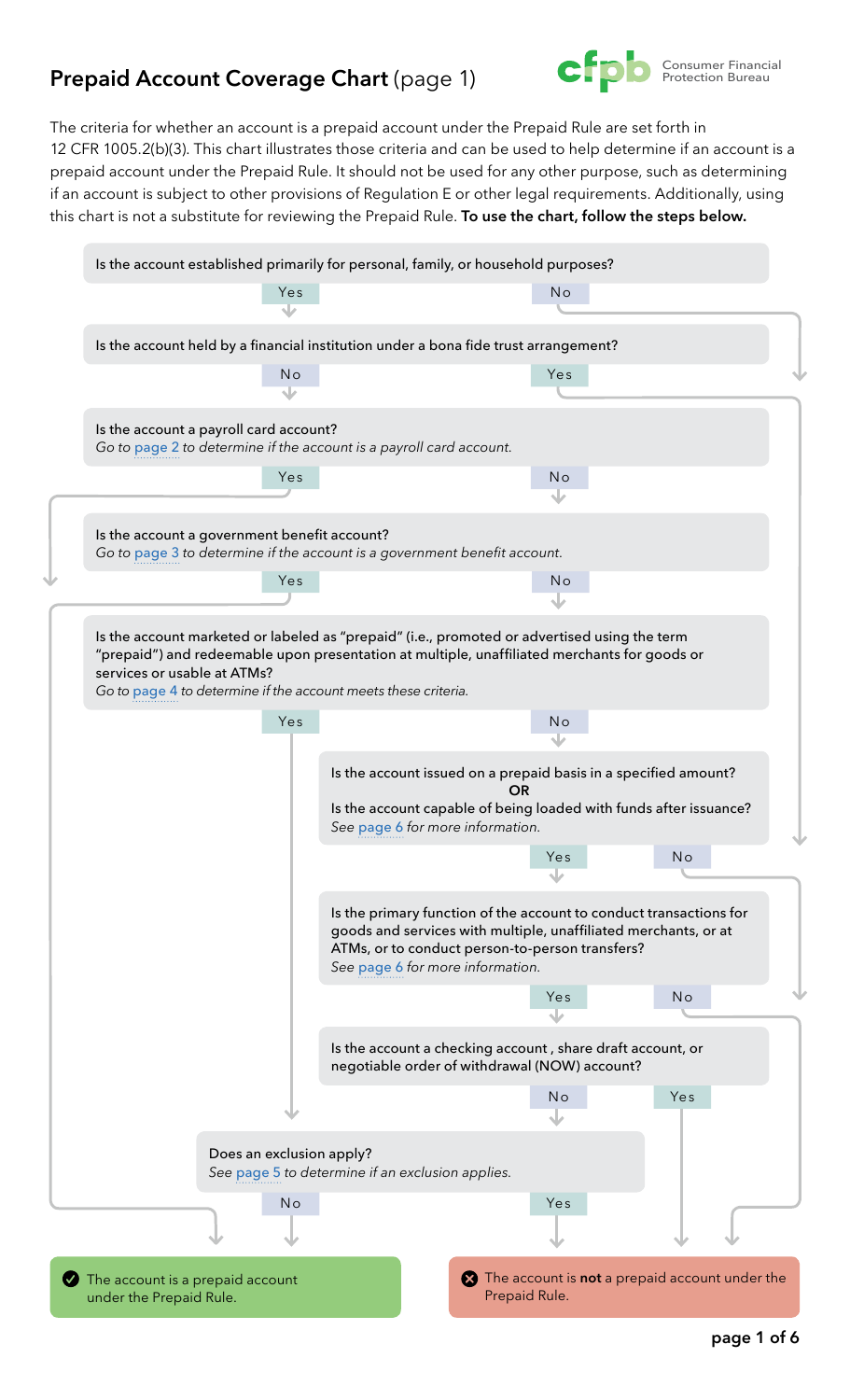## <span id="page-1-0"></span>**Prepaid Account Coverage Chart** (page 2)

Follow the steps below to determine if an account is a payroll card account under the Prepaid Rule. The criteria for whether an account is a payroll card account under the Prepaid Rule are set forth in 12 CFR 1005.2(b)(3)(i)(A). This chart illustrates those criteria, but is not a substitute for reviewing the Prepaid Rule.

| Is the account established directly or indirectly through an employer?                                                                                                                                                                                                                                                     |                                                                                                                                |
|----------------------------------------------------------------------------------------------------------------------------------------------------------------------------------------------------------------------------------------------------------------------------------------------------------------------------|--------------------------------------------------------------------------------------------------------------------------------|
| Yes                                                                                                                                                                                                                                                                                                                        | <b>No</b>                                                                                                                      |
| Are recurring electronic fund transfers (EFTs) of a consumer's wages, salary, or other employee<br>compensation made to the account?                                                                                                                                                                                       |                                                                                                                                |
| Notes:                                                                                                                                                                                                                                                                                                                     |                                                                                                                                |
| EFTs must be recurring.                                                                                                                                                                                                                                                                                                    |                                                                                                                                |
| A payroll card account does not include an account used only in isolated instances, such as when<br>providing final payment of wages or in an emergency.                                                                                                                                                                   |                                                                                                                                |
| A payroll card account does not include an account used solely to disburse incentive-based<br>payments (other than commissions), which are unlikely to be an employee's primary source<br>of compensation, or other payments that are unrelated to compensation, such as petty cash<br>reimbursements or travel per diems. |                                                                                                                                |
| Yes                                                                                                                                                                                                                                                                                                                        | <b>No</b>                                                                                                                      |
| The account is a payroll card account and<br>a prepaid account under the Prepaid Rule.                                                                                                                                                                                                                                     | The account is not a payroll card account under<br>the Prepaid Rule, but may be a prepaid account<br>under different criteria. |
|                                                                                                                                                                                                                                                                                                                            | Return to page 1 to determine if the account<br>is a prepaid account.                                                          |

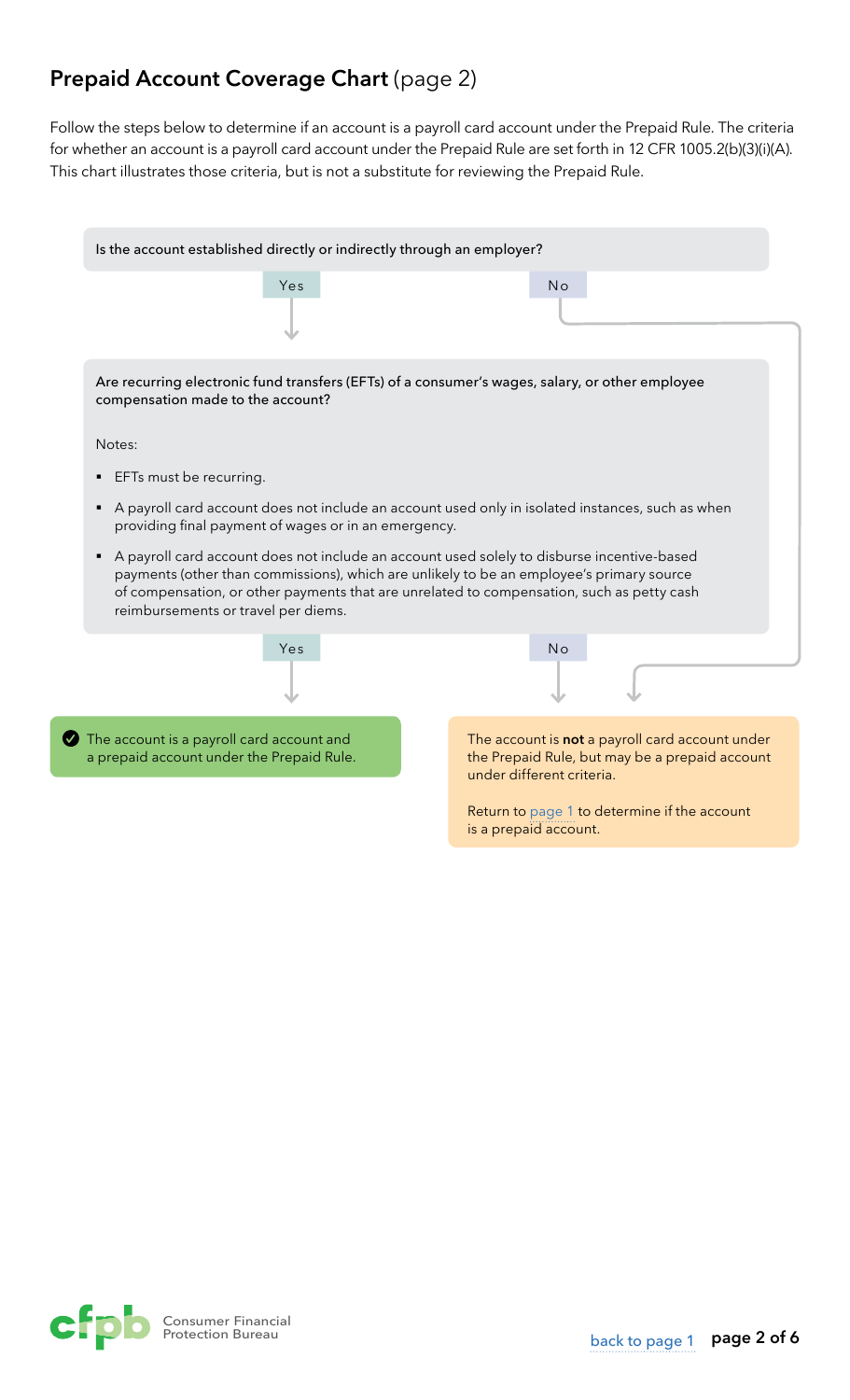## <span id="page-2-0"></span>**Prepaid Account Coverage Chart (page 3)**

Follow the steps below to determine if an account is a government benefit account under the Prepaid Rule. The criteria for whether an account is a government benefit account under the Prepaid Rule are set forth in 12 CFR 1005.15(a)(2). This chart illustrates those criteria, but is not a substitute for reviewing the Prepaid Rule.



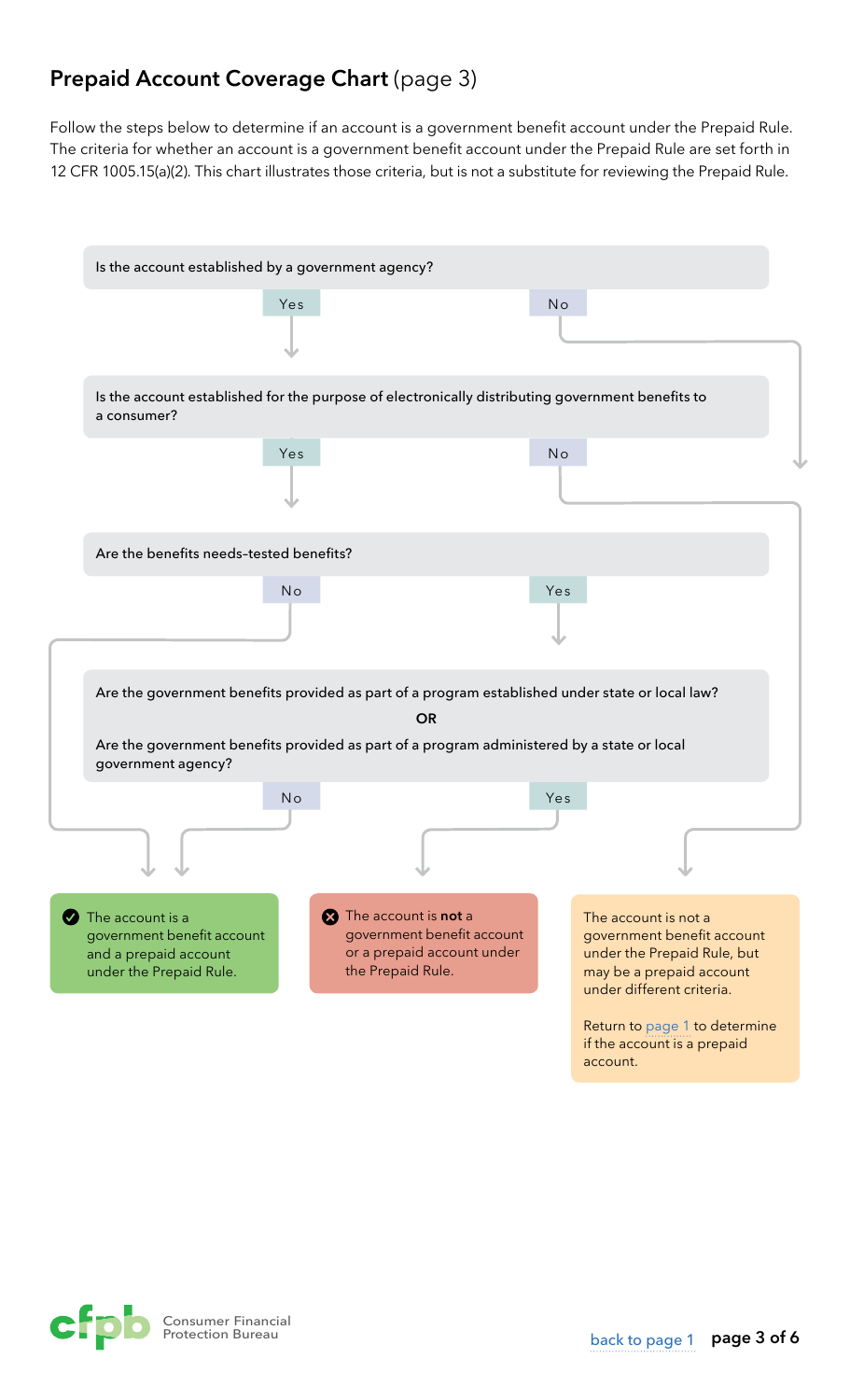## <span id="page-3-0"></span>**Prepaid Account Coverage Chart (page 4)**

Follow the steps below to determine if an account is marketed or labeled as "prepaid" and redeemable upon presentation at multiple, unaffiliated merchants for goods or services or usable at ATMs. The criteria under the Prepaid Rule are discussed in 12 CFR 1005.2(b)(3)(i)(C) and comment 2(b)(3)(i)(C). This chart illustrates those criteria, but is not a substitute for reviewing the Prepaid Rule.



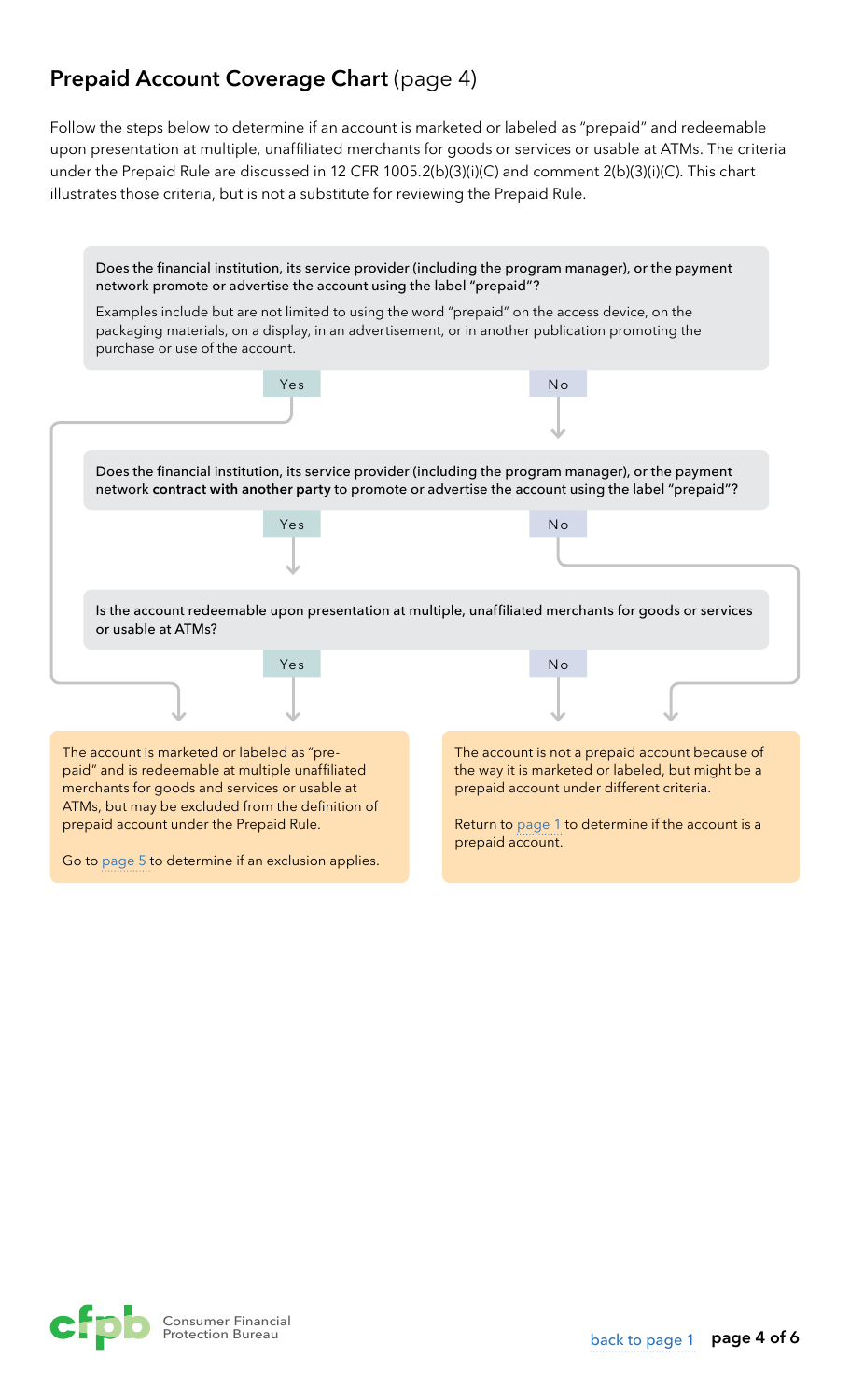## <span id="page-4-0"></span>**Prepaid Account Coverage Chart** (page 5)

Follow the steps below to determine if an exclusion applies under the Prepaid Rule. The criteria for whether an account is excluded from the definition of prepaid account under the Prepaid Rule are set forth in 12 CFR 1005.2(b)(3)(ii). This chart illustrates those criteria, but is not a substitute for reviewing the Prepaid Rule.